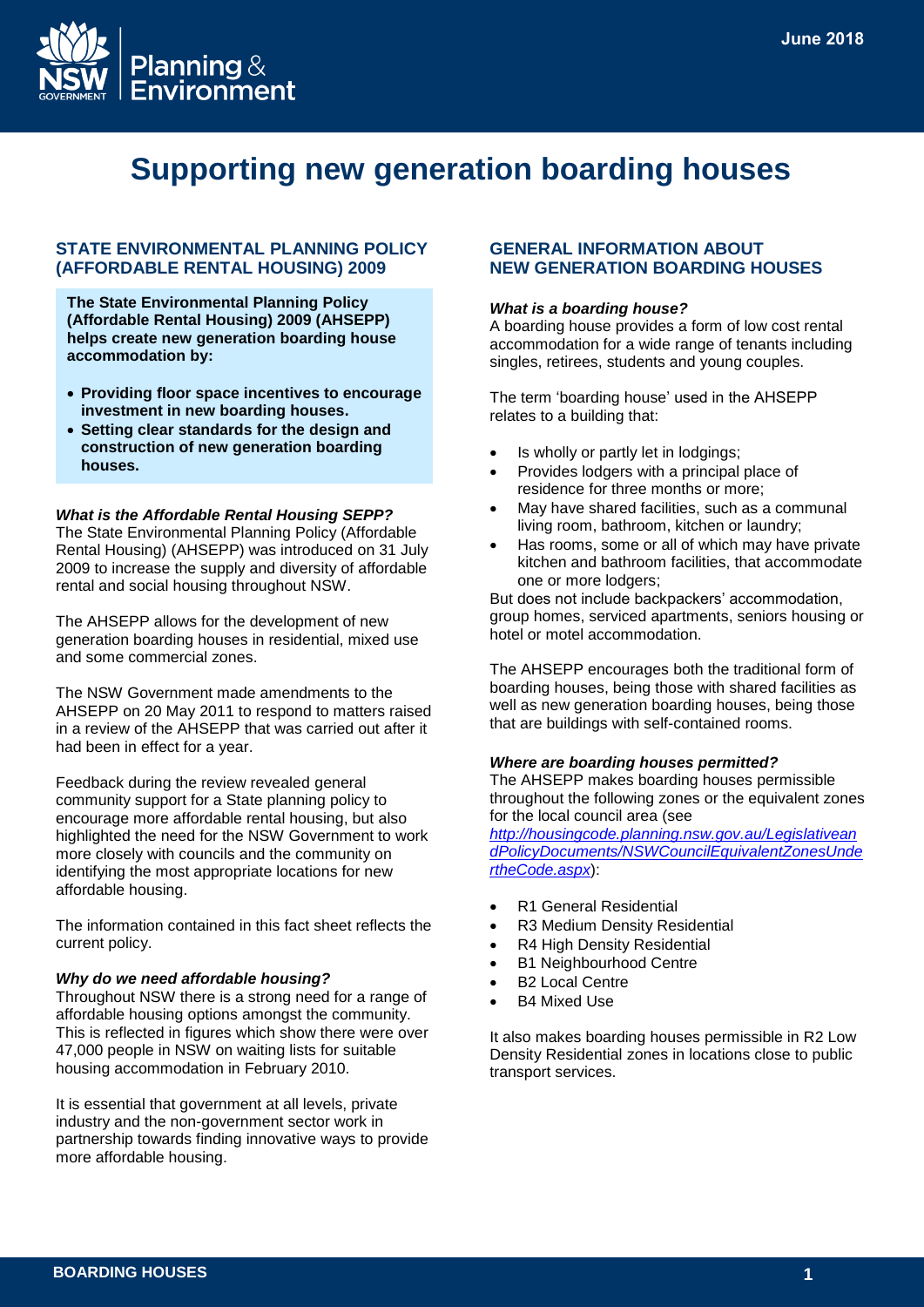

#### *What is the assessment process***?**

Typically, the council's standard development application process applies, and applicants will need to lodge their application with the council.

Proposals must also take into account relevant provisions of any local environmental plans and development control plans applicable to the area. In this way, the assessment of proposals is required to consider appropriate design and environmental factors.



# **PLANNING PROVISIONS FOR BOARDING HOUSES**

The following provides an overview of the AHSEPP boarding house planning controls:

**Character of the local area:** Requirement to ensure proposals are designed to be compatible with the character of the local area.

#### **Accessibility requirements for R2 Low Density zones:**

Boarding houses are permissible in R2 Low Density Residential zones in locations close to public transport services:

#### **(a) Sydney Region**

- Within 800m walking distance of a railway station or a Sydney Ferries wharf;
- Within 400m walking distance of a light rail station; or
- Within 400m walking distance of a bus stop used regularly between 6am and 9pm Monday to Friday, and 8am to 6pm weekends.

#### **(b) Outside of Sydney Region**

Must be within 400m walking distance of land within a B2 Local Centre or B4 Mixed Use zone, or within an equivalent land use zone.

**Floor space ratio**: As specified in the relevant local planning controls plus, in areas where residential flat buildings are permitted, a bonus of a minimum of 0.5:1 (or 20% of the relevant local floor space ratio, whichever is greater).

**Height**: As specified in the relevant council policy.

**Landscaped area**: Landscape treatment of the front setback should be compatible with the existing streetscape.

**Solar access**: At least one communal room must receive a minimum of 3 hours of direct sunlight between 9am and 3pm in mid-winter.

**Private open space**: At least 20m² to be provided and 8m² adjacent to the manager's accommodation (where applicable) in addition to the front setback area.

#### **Parking requirements – Proponents other than Social Housing Providers:**

- 0.5 car spaces per boarding room in all locations
- At least one parking space provided for each person employed in connection with the development and who is resident on the site.

#### **Parking requirements – Social housing providers**

- 0.2 car spaces per boarding room in an accessible location
- 0.4 car spaces per boarding room not in an accessible location
- At least one parking space provided for each person employed in connection with the development and who is resident on the site.

**Room size**: 12m² for single boarding rooms and 16m² for doubles.

**Communal rooms:** If a boarding house has 5 or more boarding rooms at least one communal living area is required.

**Maximum room size:** 25m².

**Maximum room occupancy**: Two adult lodgers.

**Management**: Boarding houses with 20 or more residents must have an on site manager.

**Commercial development:** If the boarding house is located in a commercial zone, the ground floor of the boarding house which fronts the street cannot be used for residential purposes unless this is permitted by another environmental planning instrument.

**Cycle parking:** One parking space is required for a bicycle and one for a motorcycle per 5 boarding rooms.